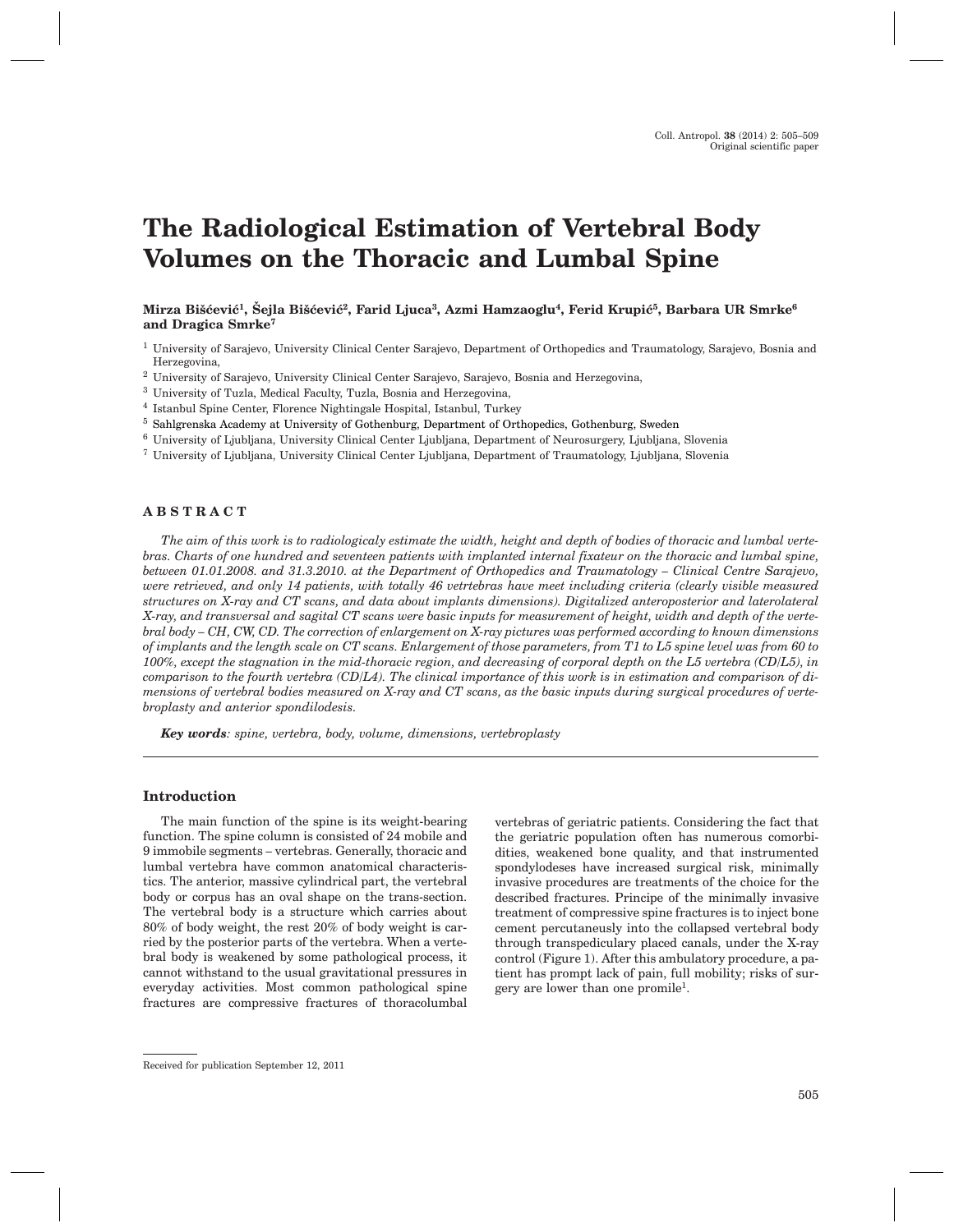

*Fig. 1. Percutaneus instillation of bone cement into the collapsed vertebral body– vertebroplasty.*

During percutaneus augmentation procedures, and anterior spine instrumentation, the vertebral body width, height and depth (CW, CH, CD), and consecutively volume of the vertebral body are particularly important parameters, like on Figures 2 and 3.

Variations in vertebral body volume are important for estimation of optimal volume of bone cement during performing vertebroplasty procedures – usually, tree to six milliliters of bone cement is needed. Pre and posttraumatic volume of vertebral body are the referent values to avoid leak of cement to a minimum<sup>2,3</sup>. Average volumes of vertebral corps are presented in Table 1.

**TABLE 1** ESTIMATIONS OF VERTEBRAL BODY VOLUMES IN MILILITERS

|    | Theoretic<br>volume $(mL)$ | Filling<br>volume (mL) | 50% compressed<br>primary volume<br>(mL) |  |  |  |  |
|----|----------------------------|------------------------|------------------------------------------|--|--|--|--|
| C5 | 7.2                        | 3.6                    | 1.8                                      |  |  |  |  |
| T9 | 15.3                       | 7.65                   | 3.8                                      |  |  |  |  |
| L3 | 22.4                       | 11.2                   | 5.6                                      |  |  |  |  |

For a spinal surgeon, shape, dimensions and internal structure are the most important morphometric characteristics of one vertebra, and X-ray and CT scanning are methods for their estimations.

The aim of this work is to measure the depth, width and height of thoracic and lumbal vertebral bodies on X-ray and CT scans, and compare them with referral values.

#### **Patients and Methods**

Charts of one hundred and seventeen patients with implanted internal fixateur on the thoracic and lumbal spine between 01.01.2008. – 31.3.2010. at the Department of Orthopedics and Traumatology, of the Clinical



*Fig. 2. Vertebral body depth, width and height – CD, CW, CH, rod diameter – RD, and screw length SL on the X-ray scans after posterior fixation of lumbal spine.*

centre of Sarajevo were retrieved. Only 14 patients, with 46 vertebras and 89 pedicles have had complete documentation (clearly visible measured structures on X-ray and CT scans) – Table 2. The most common indications for posterior stabilization were vertebral fractures, tumor, scoliosis, degenerative disease, spondylodiscitis.

Including criteria were CT scan performed after surgery (mostly because of the postoperative pain due to progression of the disease, repeated trauma, estimating of bone consolidation, new neurological symptoms), and a history chart that contains X-ray and CT scans with clearly visible all measured parameters and transpedicular screws on their whole length on X-ray and CT scans, and data about the type and dimensions of implanted screws. The last including criteria were crucial because we have made corrections of distortion of dimensions according to known dimensions of implants. CT scans have had length scales for additional recheck. This study is ethically acceptable because each postoperative CT scan with its negative effect of irradiation is performed due to a medical indication, not due to this study.

Digitalized anteroposterior and laterolateral X-ray, and transversal and sagital CT scans were basic inputs for measurement of vertebral body height, depth and width – CH, CD, CW. The CorelDRAW 9 software was used for visual measurement of CH, CD and CW parameters, analogous to Figures 2 and 3.

Each parameters has got a suffix  $(r, x, ct)$ , according to its origin (r – for data from referent literature4, x – for data measured on X-ray scans, ct – for data measured on CT scans). Correction of values measured on X-ray scans

**TABLE 2** NUMBER OF ANALYZED VERTEBRAS FROM T1 TO L5 LEVEL (N=46/89)

|           |  | T3 | T <sup>4</sup> | <b>T5</b> | ፐ6 | <b>TP7</b> | T <sub>8</sub> | T9 | T <sub>10</sub>       | T11 | T12 | Ll | L3. | L4 | GJ. |
|-----------|--|----|----------------|-----------|----|------------|----------------|----|-----------------------|-----|-----|----|-----|----|-----|
| Vertebras |  |    |                |           |    |            |                |    | 2 2 1 1 1 1 1 1 1 2 3 |     |     | к. |     |    |     |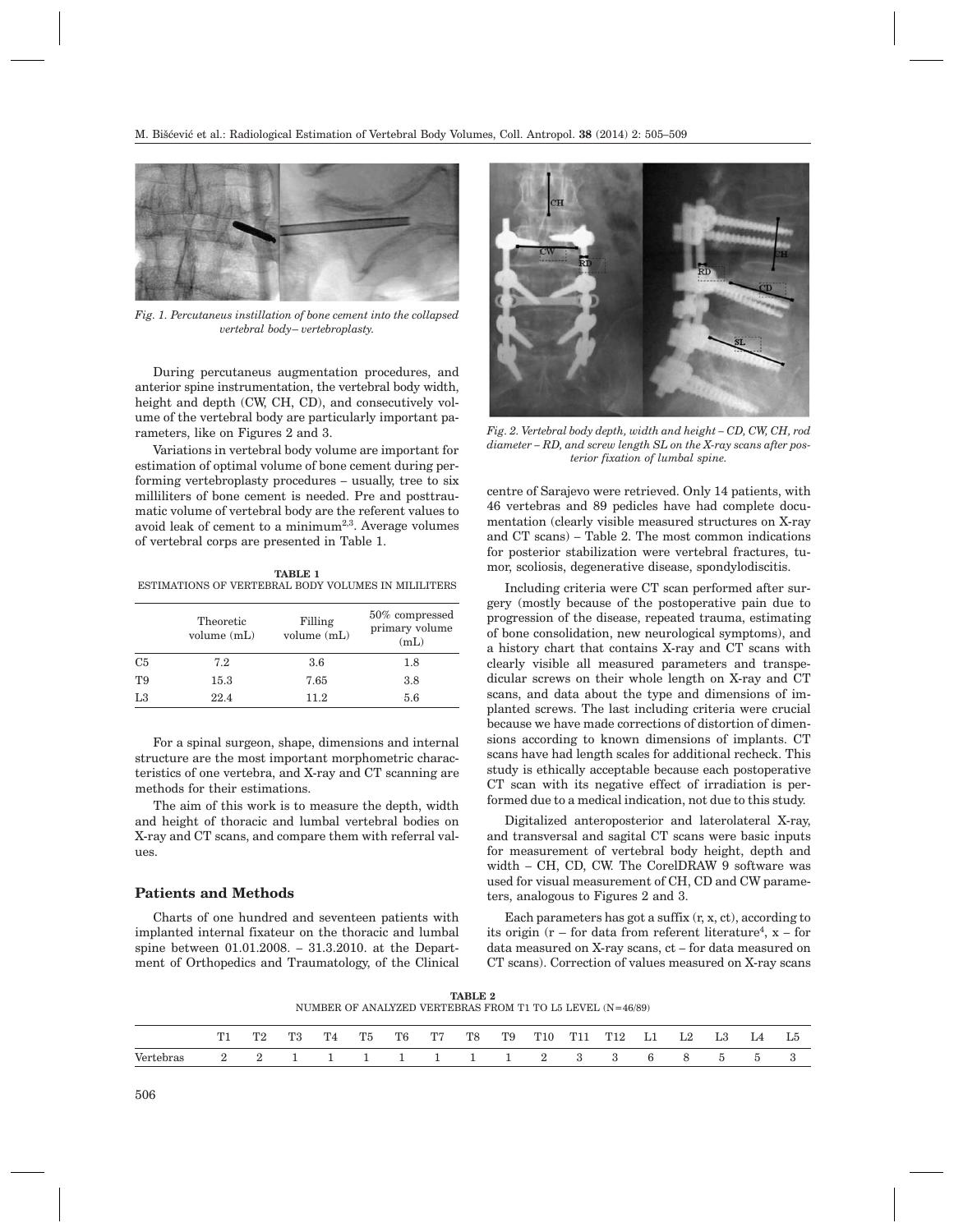

*Fig. 3. Transversal and sagital CT scans with vertebral body dimensions – CW, CH, CD and clearly visible transpedicular screws.*

was in average about 20% (ratio between actual length of implants and its length measured on X-ray scans) $^{2,5,6}$ . Due to a low number of analyzed vertebras – Table 2, comparative statistics were not applicable.

### **Results**

The average results for corporal depth, width and height, with referent values are presented in millimeters after correction of length distortion (Table 3). The graphical presentation is on the Figure 4.

#### **Discussion**

Macroscopically, the inside of vertebral corps has a sponge structure, similarly to toast-bred. Majority of vertebral body volume is consisted of venous vessels, as a part of Baxter's plexus. That plexus is an intra and extra osseous by-pass system without valvulas. It connects the drainage system of lower and upper vena cava, what is the reason for relatively common metastasis of urogenital and colon carcinoma into vertebral bodies<sup>1</sup>. The osseous trabeculas are relatively rare, especially on elderly patients.

Data about depth, width, and height of vertebral bodies are necessary in clinical practice during anterior spine instrumentation (transcorporal screw length and cage dimensions). The estimation of vertebral body volumes helps us in vertebraplasties to reduce the risk of cement leak on minimum.

This article has shown that dimensions of thoracic and lumbal vertebral bodies differ significantly. The common characteristic of all measured parameters is their almost linear increment from upper to lower levels of the spine (T1 to L5 vertebra). In average, that increment was from 60 to 100% (table 3.). Analogue on the Fig. 3, the trendlines of all parameters measured on X-ray and CT scans follow increment of corresponding referent line from T1 to L5. Only in the midthoracic spine, that increment is less pronounced. However, corporal depth of the fifth lumbal vertebra (CD/L5) was lower in comparison to the fourth lumbal vertebra (CD/L4).



*Fig. 4. Increasing of corporal depth (CD), width (CW), and height (CH) from T1 to L5 level, referral data (r), and measured on X-ray (x) and CT scans (ct).*

General linear increment of measured parameters from upper to lower levels is related to vertical human posture and consecutive gradual increment of the weight bearing from T1 to L5 level. Mentioned exception is mostly evident at the region of the midthoracic spine. That can be explained by the fact that a part of axial weight bearing is transmitted on the rib-sternum construction (mechanical by-pass).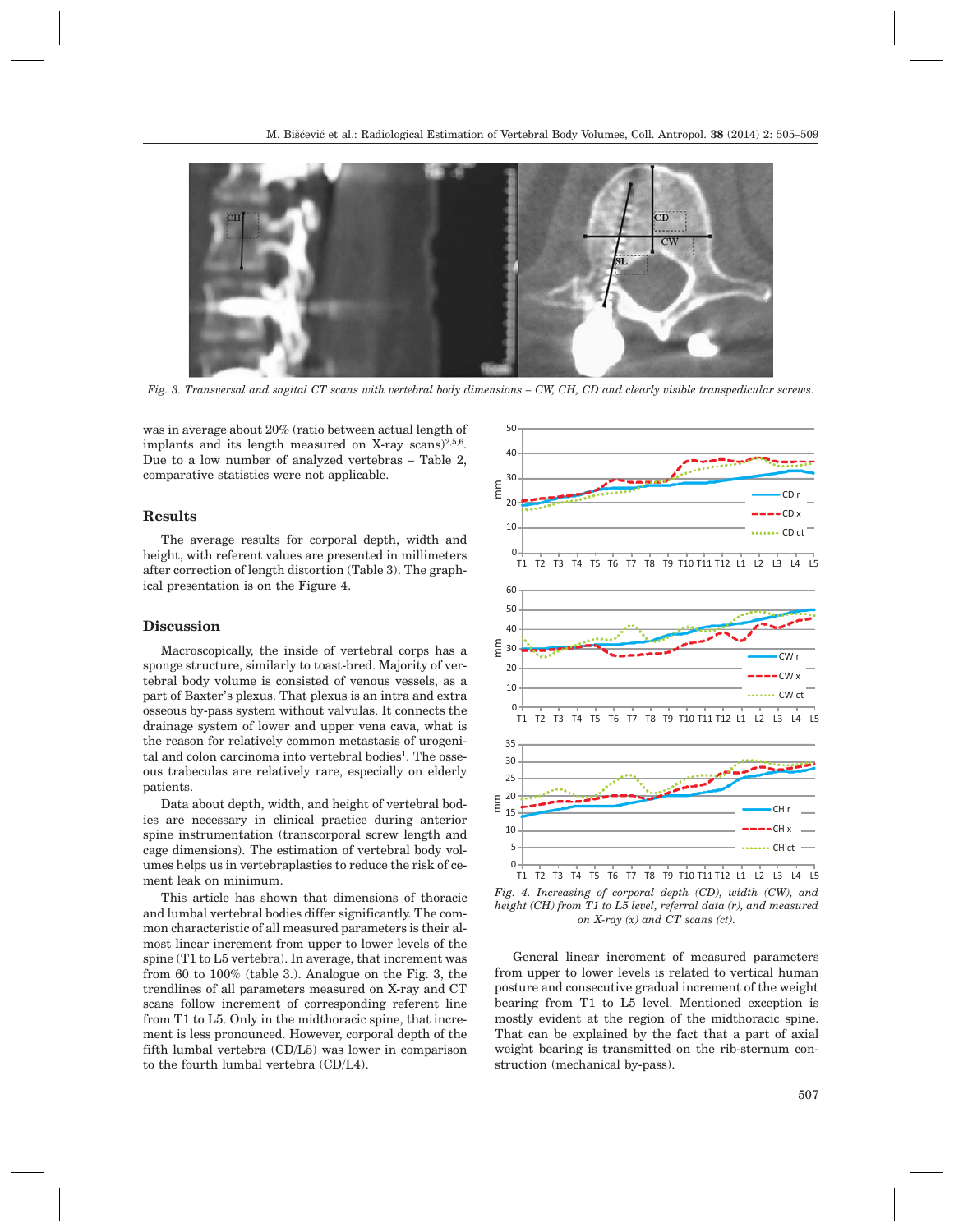|                 | CORPORAL DEPTH (CD), HEIGHT (CH) AND WIDTH (CW) – REFERRAL VALUES, AND VALUES AT X-RAY AND CT SCANS (r, x, ct)<br>IN MILIMETERS |    |    |    |    |    |    |    |    |            |            |            |    |    |    |    |    |
|-----------------|---------------------------------------------------------------------------------------------------------------------------------|----|----|----|----|----|----|----|----|------------|------------|------------|----|----|----|----|----|
|                 | T1                                                                                                                              | T2 | T3 | T4 | T5 | T6 | T7 | T8 | T9 | <b>T10</b> | <b>T11</b> | <b>T12</b> | L1 | L2 | L3 | L4 | L5 |
| CDr             | 19                                                                                                                              | 20 | 22 | 23 | 25 | 26 | 26 | 27 | 27 | 28         | 28         | 29         | 30 | 31 | 32 | 33 | 32 |
| CD x            | 21                                                                                                                              | 22 | 22 | 23 | 25 | 29 | 28 | 28 | 29 | 37         | 37         | 37         | 37 | 38 | 37 | 37 | 37 |
| CD ct           | 17                                                                                                                              | 18 | 20 | 21 | 23 | 24 | 25 | 28 | 29 | 32         | 34         | 35         | 36 | 38 | 35 | 35 | 36 |
| CWr             | 30                                                                                                                              | 30 | 31 | 31 | 32 | 32 | 33 | 34 | 37 | 38         | 41         | 42         | 43 | 45 | 47 | 49 | 50 |
| CW x            | 29                                                                                                                              | 29 | 30 | 31 | 32 | 27 | 27 | 27 | 28 | 32         | 34         | 38         | 34 | 42 | 41 | 44 | 46 |
| CW ct           | 36                                                                                                                              | 26 | 29 | 32 | 35 | 35 | 42 | 34 | 36 | 41         | 39         | 41         | 47 | 49 | 47 | 48 | 47 |
| CH r            | 14                                                                                                                              | 15 | 16 | 17 | 17 | 17 | 18 | 19 | 20 | 20         | 21         | 22         | 25 | 26 | 27 | 27 | 28 |
| CH <sub>x</sub> | 17                                                                                                                              | 17 | 18 | 18 | 19 | 20 | 20 | 19 | 21 | 22         | 23         | 27         | 27 | 28 | 27 | 28 | 29 |
| CH ct           | 19                                                                                                                              | 20 | 22 | 20 | 20 | 24 | 26 | 21 | 22 | 25         | 26         | 26         | 30 | 30 | 29 | 29 | 30 |

**TABLE 3** CORPORAL DEPTH (CD), HEIGHT (CH) AND WIDTH (CW) – REFERRAL VALUES, AND VALUES AT X-RAY AND CT SCANS (r, x, ct)

In studies similar to our study, the interpretation of standard X-ray scans can be complicated on many ways<sup>7,8</sup>. The CT studies of the lumbal spine have revealed superiority of CT scans over the X-ray scans in the demonstration of artificial vertebral cortex damage $9-15$ . Differences between referral data and parameters measured in our study are not observed, which confirms validity of our method for the correction of X-ray scanning distortion<sup>16–18</sup>. Oscillation of each parameter on X-ray and CT scans can be a consequence of individual variability and relatively low number of analyzed vertebras. As a matter of fact, there is no other way for radiological estimation of corporal dimensions except the described two.

Limitation of this study is a relative low number of analyzed vertebras and low reproducibility. The biggest problem during the study was the absence of high resolu-

#### **REFERENCES**

1. BIŠĆEVIĆ M, HAMZAOGLU A, LJUCA F, GAVRANKAPETA-NOVIĆ I, NADAREVIĆ A, REJEC-SMRKE B, SMRKE D, Med Arh, 63  $(2009)$  234.  $-$  2. BIŠĆEVIĆ M, BIŠĆEVIĆ Š, LJUCA F, REJEC-SMRKE B, KAPUR E, TEZER M, SMRKE D, Coll Antropol, 36 (2012) 1313. — 3. BENZEL EC, Spine surgery (Elsevier Churchill Livingstone, London, 2005). — 4. CANALE ST, Operative orthopedics (Mosby, St. Louis; London, 2008). — 5. SMRKE D, BIŠĆEVIĆ M, Coll Antropol, 31 (2007) 661. — 6. BIŠĆEVIĆ M, HEBIBOVIĆ M, SMRKE D, Coll Antropol, 29 (2005)  $315. - 7.$  WEINSTEIN JN, SPARTT KF, SPENGLER D, Spine  $5(1991)$ <br> $576 - 8.$  TOHTZ SW ROGALLA P TAUPITZ M. PERKA C. WINKLER  $-$  8. TOHTZ SW, ROGALLA P, TAUPITZ M, PERKA C, WINKLER T, PUTIZER M, Spine, 10 (2010) 285. — 9. FAYAZZI AH, HUGATE RR,

#### *D. Smrke*

*University of Ljubljana, University Clinical Center Ljubljana, Department of Traumatology, Zalo{ka 4, 1000 Ljubljana, Slovenia e-mail: dragica.smrke@kclj.si*

tions on CT scans. That was the reason for excluding a great number of charts (103 of 117).

The individual, physiological and pathological variations of each parameter point on the necessity for analyzing of more vertebras. Otherwise, a clinician must be aware that each patient has their absolute dimensions, and that great variations are possible. Those dimensions must be compatible with a local intra-operative status. Ignoring any dissonant measure can lead to serious consequences.

Data in this study has to be on mind as starting values for recalculation due to each noted variation visible on scans. In spite of that, this study has pointed that, if we respect the mentioned limitations of X-ray and CT scanning methods, those two methods are reliable in the clinical practice.

PENNYPACKER J, GELB DE, LUDWIG SC, J Spinal Disord Tech, 17 (2004) 367. — 10. CASTRO WH, HALM H, JEROSCH J, Spine, 21 (1996) 1320. — 11. BASTAIN L, KNOP C, LANGE U, BLAUTH M, Orthopade, 28 (1999) 693. — 12. KRAG MH, WEAVER DL, BEYNNON BD, Spine, 13 (1988) 27. — 13. MISENHIMER GR, PEEK RD, WILTSE LL, Spine, 14 (1989) 367. — 14. YOO JU, GAHANYEM A, PETERSILGE C, Spine, 22 (1997) 2668. — 15. CINOTTI G, GUMINA S, RIPANI M, Spine, 24 (1999) 114. — 16. SUK SI, LEE CK, CHUNG SS, Spine, 19 (1994) 419. — 17. LIJENQVIST UR, LINK TM, HALM HF, Spine, 25 (2000) 1247. — 18. PANJABI MM, TAKATA K, GOEL V, Spine, 16 (1991) 888.